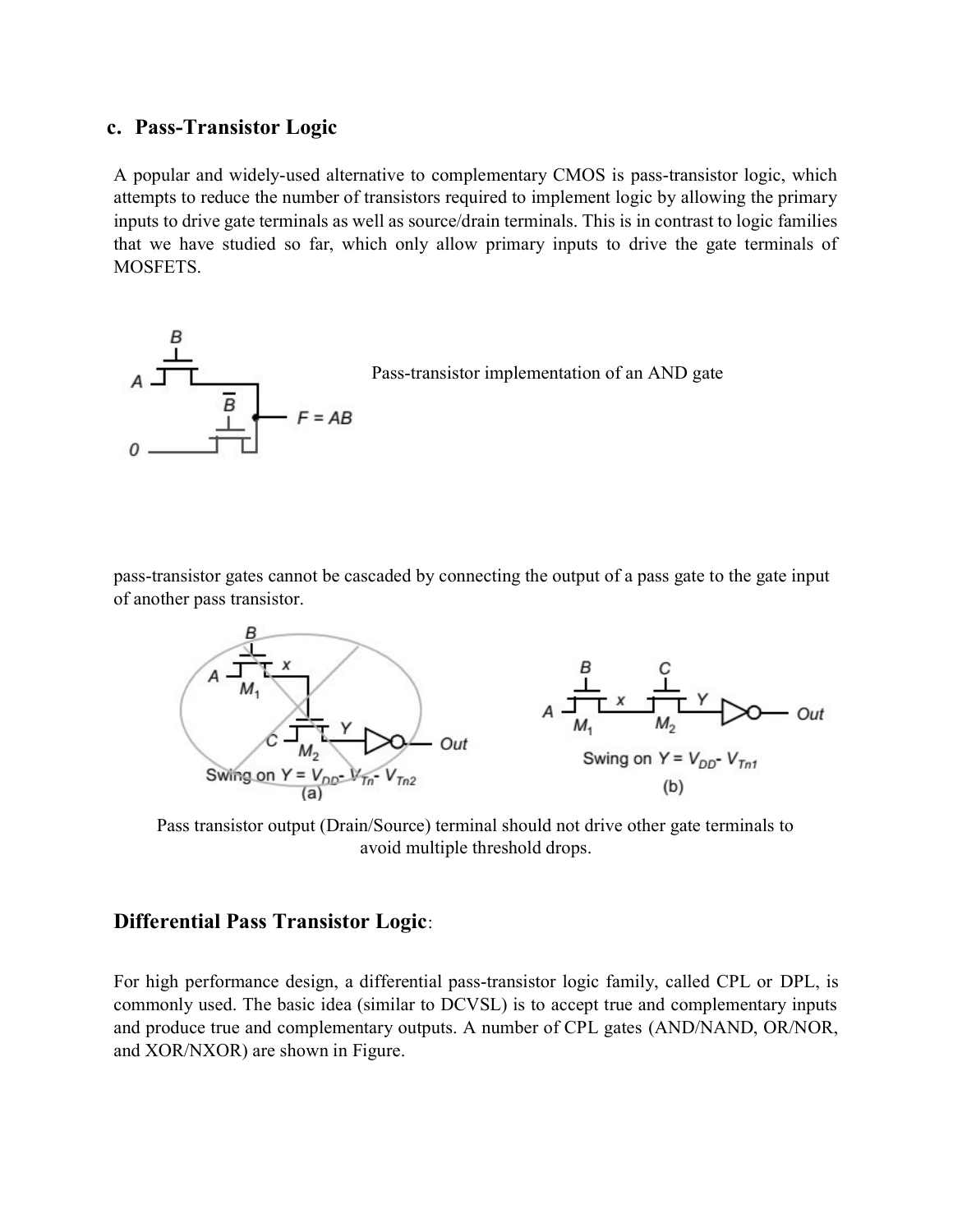

Complementary pass-transistor logic (CPL).

## d. Transmission Gate Logic

The most widely-used solution to deal with the voltage-drop problem is the use of transmission gates. It builds on the complementary properties of NMOS and PMOS transistors: NMOS devices pass a strong 0 but a weak 1, while PMOS transistors pass a strong 1 but a weak 0. The ideal approach is to use an NMOS to pull-down and a PMOS to pull-up. The transmission gate combines the best of both device flavors by placing a NMOS device in parallel with a PMOS device .The control signals to the transmission gate (C and C) are complementary.



CMOS transmission gate